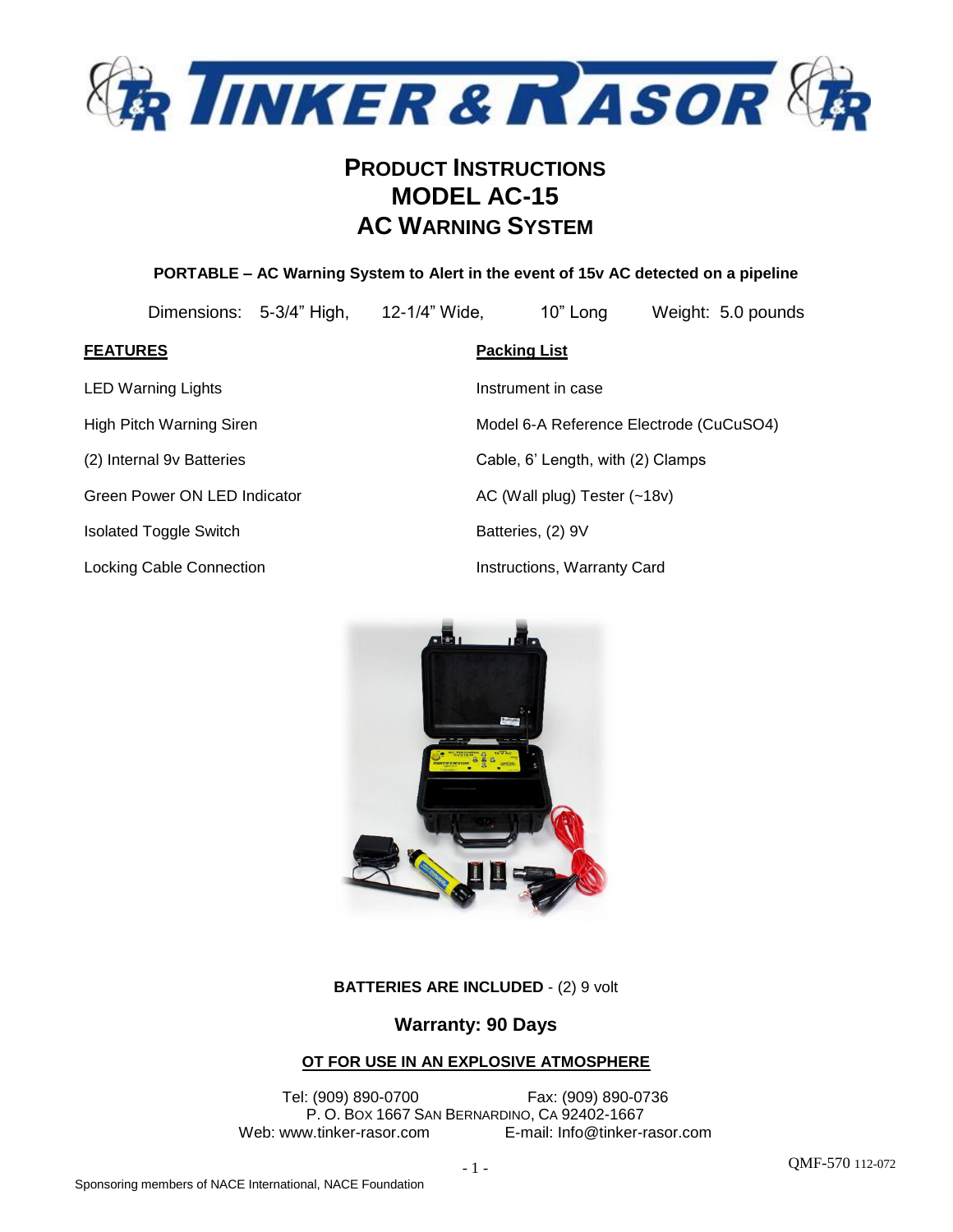

#### **GENERAL**

The AC-15 AC Warning System is designed to detect induced AC on pipelines in excess of 15 volts. The AC-15 is designed to be used in the field at locations where personnel will or might come into contact with pipelines where induced AC is suspected or may be indicated.

It is suggested that a person responsible for watching the instrument be in close proximity to the open case, and in a position to clearly see and hear the alerts.

Using a copper-copper / sulfate reference electrode and a direct connection to the pipe, such as through a test station, the AC-15 will activate Audible and Visual (LEDs) alerts when 15 (~14.8v) or more volts are measured through the circuit. The circuit consists of the instrument, cables, reference electrode in contact with soil and the bare steel of the pipe.

#### **PRECAUTIONS**

**The AC-15 should only be used in non-hazardous (unclassified) locations. It has not undergone testing for use in hazardous (classified) locations.**

#### **TESTING**

The Model AC-15 can be tested occasionally or prior to each use to ensure batteries, LEDs and Sirens are operational.

To perform the test:

Connect the Cables into the side of the AC-15 case. This is a locking connection. Be sure to press the cable firmly into the connector and apply a slight pulling force to check connector is locked into the case.

The supplied AC transformer has an output cable that has been terminated with two Spade connectors. Using the Clamps on each end of the AC-15 cables, clamp one cable to each spade connector. **Polarity is not an issue**, so there is no need to determine which cable clamp goes to which AC plug spade connector. Ensure that the AC spade connectors and clamps are separated and will not come in contact with each other or any other conductors and conductive materials.

When clamps have been secured to the AC wall transformer, plug the transformer into an 110v AC outlet.

Move the toggle switch on the AC-15 panel towards the lid of the case. The Green Power LED will light.

If the AC-15 unit is in proper working condition, the Blue LEDs and Sirens will activate immediately. Move the toggle switch to the OFF position and unplug the AC transformer from the wall (AC Source). Disconnect the clamps. The instrument is working properly. See picture below.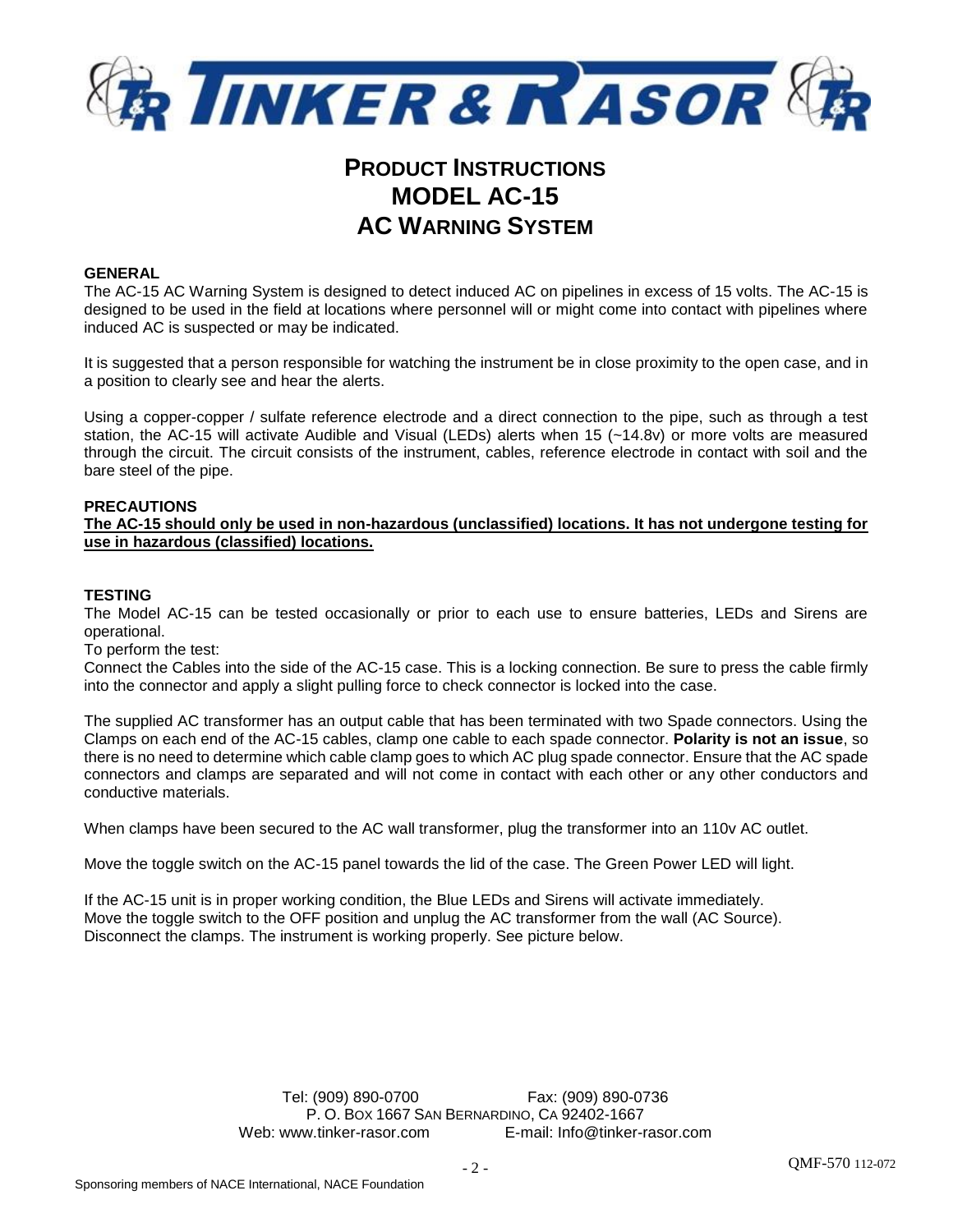

#### **TESTING continued.**



If the AC-15 unit does not indicate AC, there is a problem. The instrument is not functioning properly and is in need of repair. Do not use the instrument if this test fails.

See Troubleshooting Section, below.

### **CONNECTION**

The Patent Pending AC-15 AC Warning System is comprised of the instrument and batteries, cables with clamps and a copper-copper/sulfate reference electrode (half cell).

Prior to operation, the reference electrode must be prepared for use.

1. Remove either end of the electrode and fill with water. (Distilled water recommended) Half-Cell Electrodes are shipped dry. However, they do contain the initial charge of high purity copper sulfate crystals. MSDS available upon request.

2. Replace the end piece, making sure both ends are firmly screwed down on the o-rings for proper sealing. Do not over tighten.

3. Shake electrode to obtain proper solution saturation.

4. Remove the vinyl cover from the ceramic tip.

*Note: All Tinker & Rasor Half Cell ceramic tips are pretreated with Copper Sulfate solution for rapid wetting on initial preparation for first time usage.*

For more information on copper-copper/sulfate reference electrodes, refer to Copper Sulfate Half Cell instructions, available on the website: [www.tinker-rasor.com](http://www.tinker-rasor.com/) or via e-mail a[t Info@tinker-rasor.com,](mailto:Info@tinker-rasor.com) or by calling  $+1-909-890-0700$  or faxing  $+1-909-890-0736$ .

The AC-15 uses a safety catch to lock the instrument lid Open. Using one hand to hold the bottom of the case down, use another hand to push the lid back, away from the case. With enough force, the locking rod will drop into place and the lid is locked Open. Repeat the process and lift the rod out to close the case lid.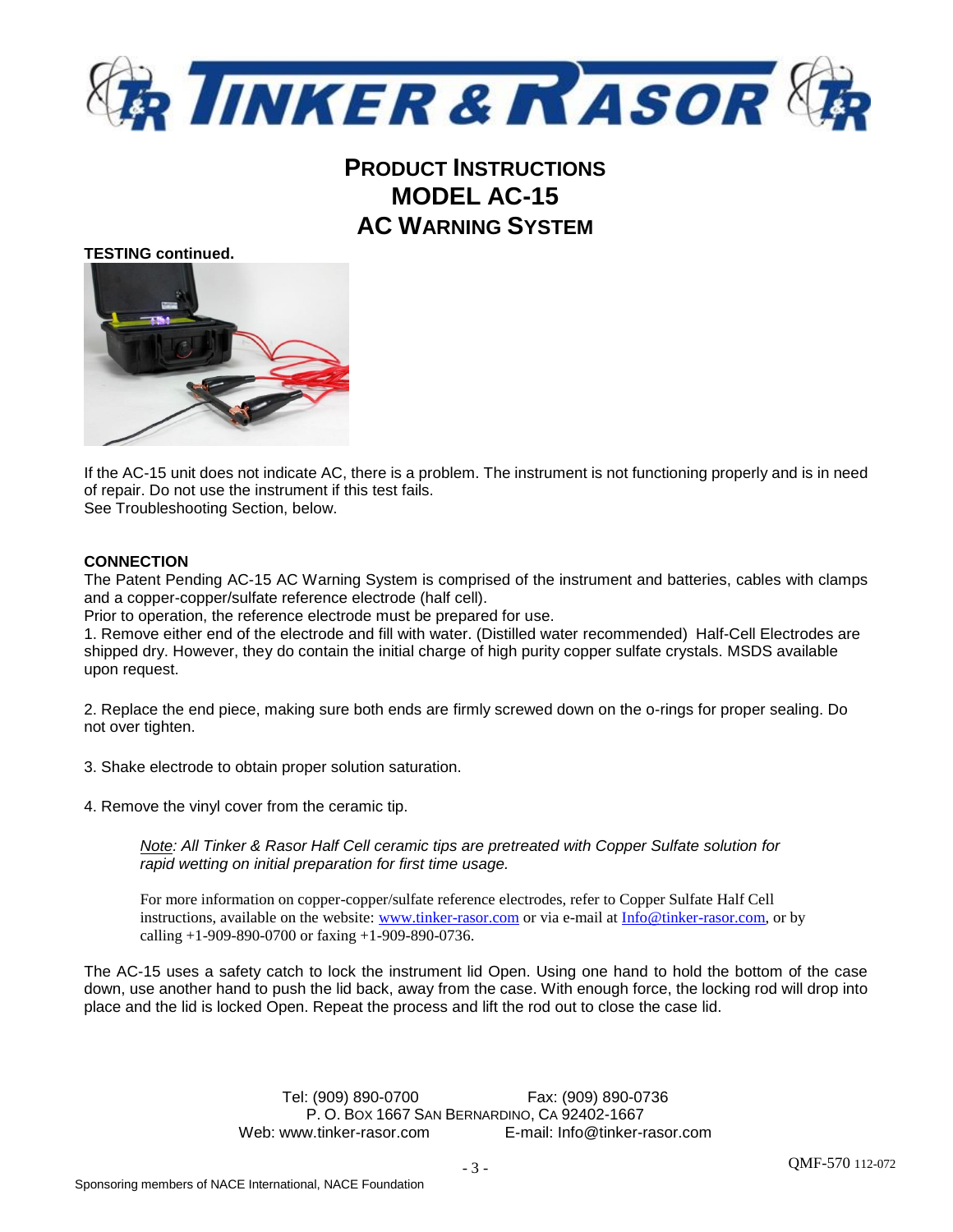

### **CONNECTION continued.**

Connect Cables to cable connector on the Right side of the instrument case (facing the user). Connect the Cables into the side of the AC-15 case. This is a locking connection. Be sure to press the cable firmly into the connector and apply a slight pulling force to check connector is locked into the case.

Connect one of the cable leads from the instrument to the reference electrode. There is no need to determine polarity with the AC-15 connections. Make a good and solid connection between the clamp and the threaded copper rod at one end of the half cell.

Connect the other cable lead to the pipe. There is no need to determine polarity with the AC-15 connections. This connection will be determined by what is available in the field, whether it is a CP Test Station connection point, or welded tab on the pipe, or something else. The important factor is that this connection point is in contact with the bare steel of the pipe.

Place the prepared for use reference electrode into contact with the soil by pushing the ceramic tip into the soil. It is recommended that water (any potable) be used between the ceramic tip and the soil to ensure good low resistance contact.

Once all connection steps have been completed, move the toggle switch on the AC-15 panel towards the lid of the case. The Green Power LED will light. If less than 15 volts AC are detected, the Green LED on the panel is the only indicator that the instrument is on and working. If the Audible and Visual alerts are activated, the instrument has detected 15 or more volts of AC in the circuit, and appropriate cautions should be taken.

### **BATTERIES**

The AC-15 is designed to use two (2) 9 volt batteries in parallel. This means that the instrument will operate on only one 9v battery, but a second battery is provided as a backup. The batteries are stored in a slide out battery holder, on the side of the instrument panel, inside the case. The holder is located on the vertical portion of the panel, below the toggle switch. Using a finger nail or small screwdriver, push in the slot at the bottom of the battery holder, pull upwards and out, to slide the battery holders out. Replace batteries as needed, or prior to each use. The two 9v batteries should operate the instrument for more than 50 hours of continuous use.



### **NOTE: the Audible and Visual alerts rapidly decrease battery levels.**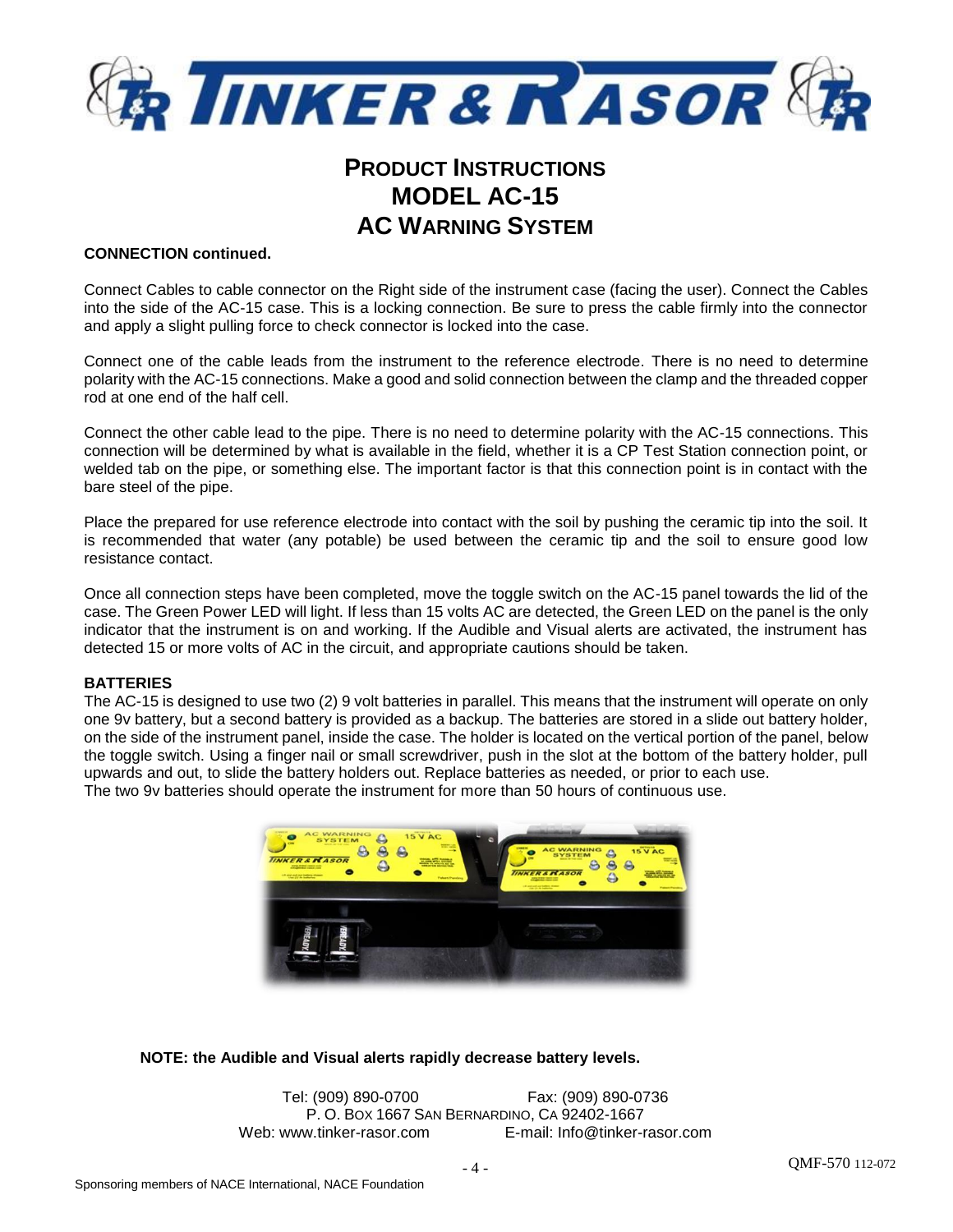

### **CHARGING**

The AC-15 has been designed to use standard alkaline batteries. It is not recommended that rechargeable Li-Ion or NiMH batteries be used with this instrument.

### **STORAGE**

The AC-15 has a storage area inside the case to hold the cables, reference electrode and AC Wall Transformer. The case has a handle and can be locked from the outside using a small padlock.

When not in use, the instrument should be turned Off and all accessories stored inside the case with the lid closed.

The AC-15 uses a safety catch to lock the instrument lid Open. Using one hand to hold the bottom of the case down, use another hand to push the lid back, away from the case. With enough force, the locking rod will drop into place and the lid is locked Open. Repeat the process and lift the rod out to close the case lid.

To remove the Cables, locate the silver colored release button on the outside of the cable connector. Depress this button while pulling the cable connector away from the case.

### **TROUBLESHOOTING**

The AC-15 is a measurement device and so low resistance connections are very important to the performance of this instrument.

*If the AC-15 fails to activate using the AC Wall Transformer…*

- 1. Check the Green LED on the panel that indicated Power On. Move the toggle switch to ensure this LED is lit each time the switch is move up, toward the lid of the case.
	- a. If the Green LED does not come on, replace the batteries. If battery replacement does not resolve the issue, the switch or some other component has failed and the instrument is nonfunctioning.
	- b. Do not use the instrument. Send to Tinker & Rasor for repair.
- 2. Check the cable connection to the case. Make sure this connection is locked and firmly in place.
- 3. Check the connections at each clamp/spade connector. The copper clamp and aluminum spade surfaces should be clean and reasonably bright metal.
- 4. Move the AC Wall Transformer to another outlet or use another device to ensure the outlet is providing voltage.
- 5. Make sure the AC source (wall outlet or other) is providing between 105v and 125v AC.

If none of these steps results in a satisfactory resolution, the instrument is not functioning properly and is in need of repair. Do not use the instrument if this test fails.

*Weak LED light or weak or warbling Audible Alert…* Replace the batteries.